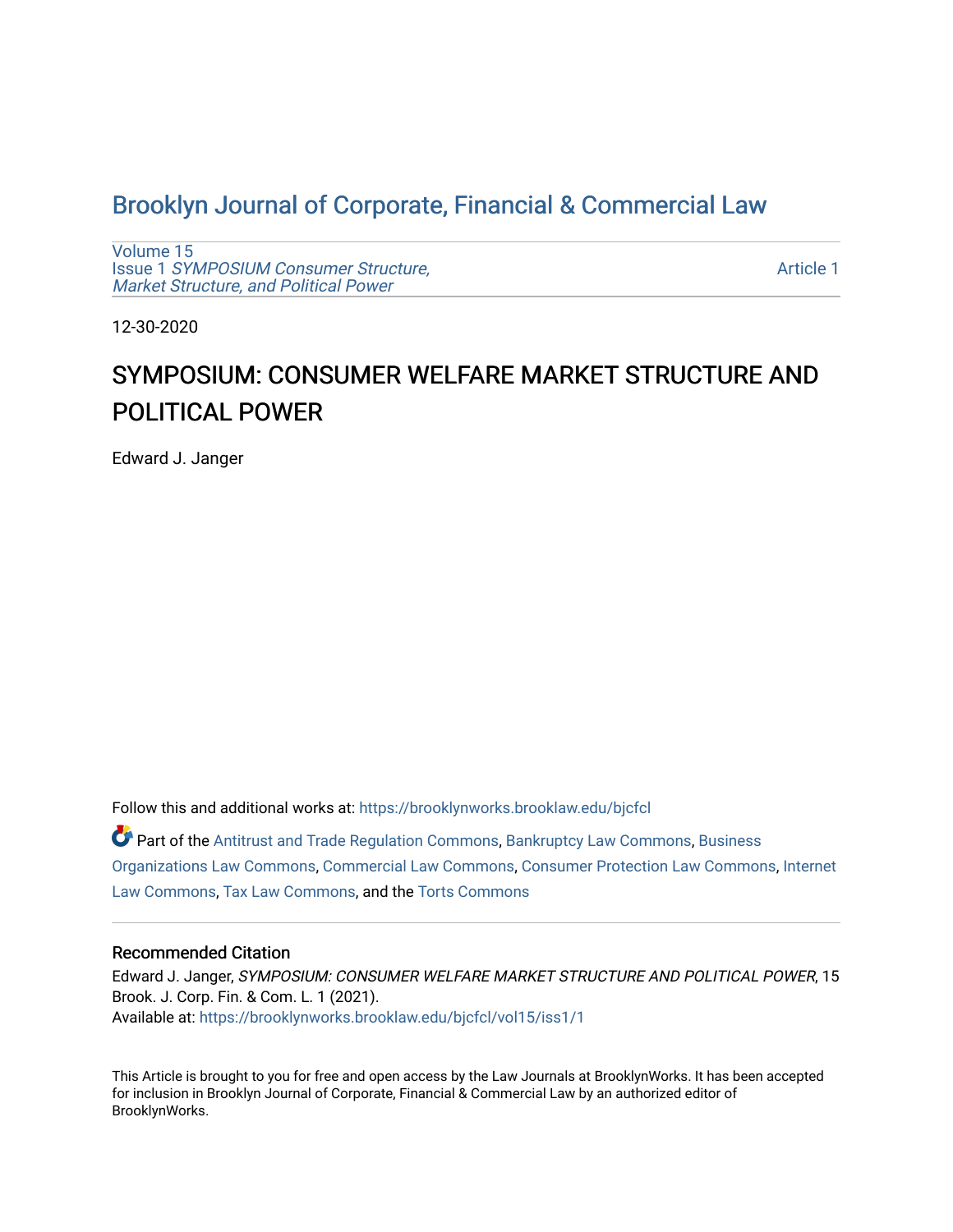## SYMPOSIUM: CONSUMER WELFARE, MARKET STRUCTURE AND POLITICAL POWER

### Edward J. Janger

Since the middle of the last century, two competing visions have dominated the fields of antitrust and consumer protection: neo-liberal and progressive. The neo-liberals view antitrust and consumer protection as existing only in service of competitive markets; the welfare of consumers is measured by price theory and consumer protection, in any form other than notice, is viewed as paternalistic. The progressives take a more holistic view: they see antitrust as concerned with the competition but also with the market structure; similarly, they see consumer protection as considering the realities of consumer behavior and the possibility of predatory behavior in addition to information asymmetry. Finally, the progressives see both consumer welfare and market structure as intimately intertwined with the health of democracy.

The neo-classical approach is associated with Robert Bork and the Law and Economics Movement.<sup>1</sup> The progressive strand is older, identified with Brandeis and early  $20<sup>th</sup>$  Century social reform.<sup>2</sup> As a matter of chronology the Brandeisian view dominated into the 1970s, but from 1980, until recently, the Borkian law and economics approach has been in ascendancy in Congress, the academy, and in the courts.

Technological change and events in the broader economy have caused the politics and the academic focus to shift. The financial crisis of 2008-09 drew attention to how pathologies of consumer credit markets could create systemic risk, even (indeed especially) in markets that appeared to be competitive.<sup>3</sup> Internet platforms and so-called "fintech" have reshaped our ideas about market power and its interrelationship with political power. This symposium, held at Brooklyn Law School in September of 2020, provided an opportunity to look deeply at the effect technology has had on consumer transactions, at the politics of antitrust, and at the institutions that regulate and respond to these changes in the marketplace.

The Articles in this symposium can be divided in to three groups. The first set of Articles look at the effect of financial technology and internet platforms on consumer transactions. These Articles highlight the limits of consumer protection available to purchasers of cars and other consumer goods over internet platforms. The second group looks to antitrust law and considers how both income inequality and technology have changed the

<sup>1.</sup> ROBERT H. BORK, THE ANTITRUST PARADOX (Basic Books, Inc., 1st ed. 1978).

<sup>2.</sup> LOUIS D. BRANDEIS, OTHER PEOPLES' MONEY AND HOW THE BANKERS USE IT (Isha Books, 2013) (1914).

<sup>3.</sup> Edward J. Janger & Susan Block-Lieb, Consumer Credit and Competition: The Puzzle of Competitive Credit Markets, 6 EUR. COMPETITION J. 68 (2010).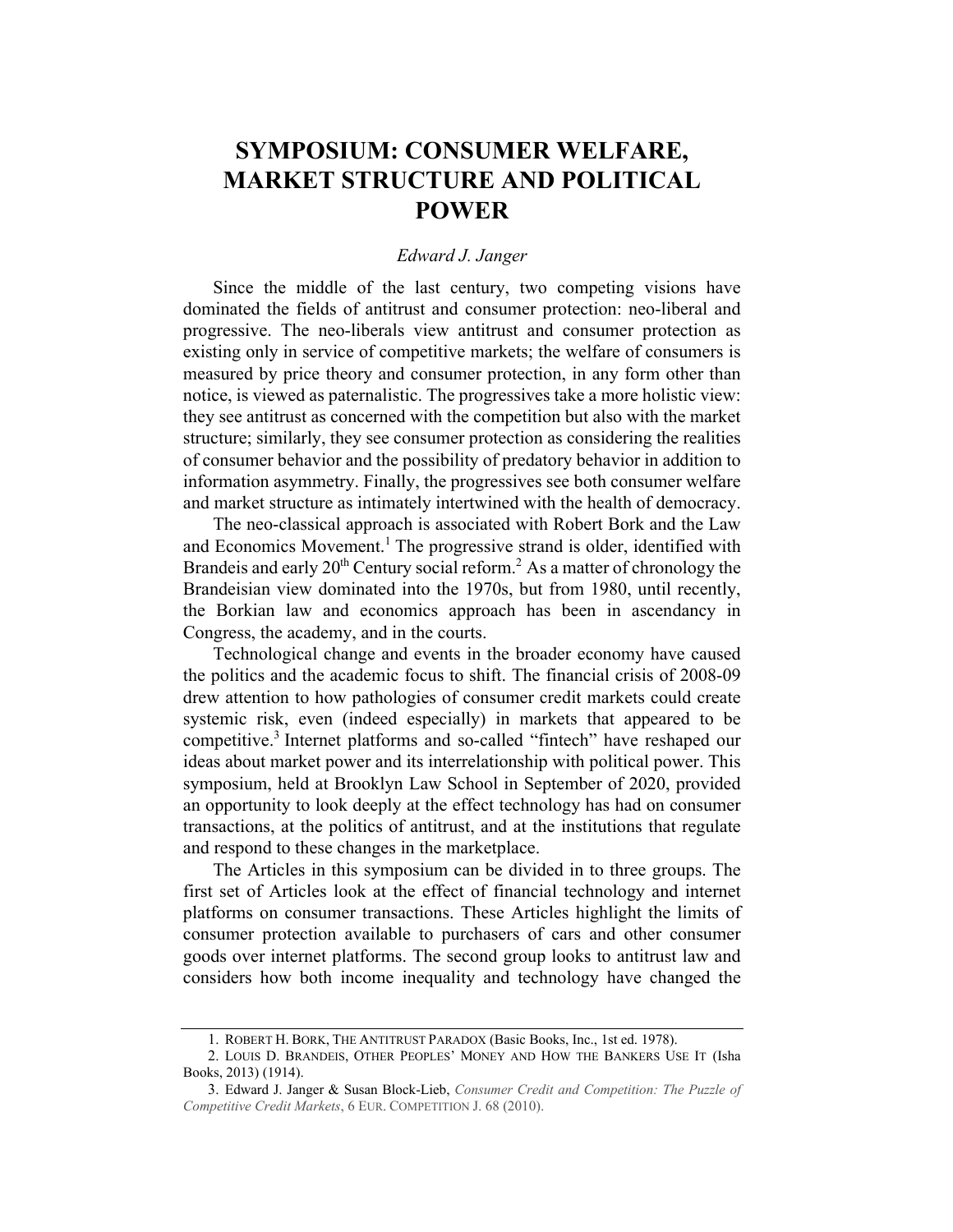political economy of antitrust. While all of the Articles look at the politics of lawmaking and the institutions of enforcement, the last Article by Anne Fleming takes a historical look at the institutional question of enforcement through litigation.

First, Pamela Foohey considers the financing of cars. Automobiles are a necessity for most Americans. Most car buyers finance their purchase. The financing of cars has long been a subject of concern, but Foohey explores how modern technological innovations have made this problem worse. Ride share platforms like Uber capitalize on the need of their drivers to finance the cars they use under oppressive terms. Meanwhile other platforms like ZipCar capitalize on consumers short term needs for cars. Foohey finds that these developments have only served to increase the imbalance of power between consumers who need cars and the lenders who finance them. She concludes that neither antitrust, consumer financial protection nor bankruptcy law can solve the problem, but that instead what is required is a more comprehensive look at the ways in which America facilitates transportation.

Next, Edward Janger and Aaron Twerski consider consumer sales intermediated through internet platforms like Amazon. They show how Amazon structures transactions on the Amazon Marketplace to avoid both warranty and tort liability for personal injuries caused by defective products sold on their site. They argue that because they do not take title, they are not a "merchant" that makes the implied warranty of merchantability, and not a "seller" for the purpose of liability under section 402A of the Second Restatement of Torts. Twerski and Janger explain why the substance (rather than form) of the transaction should cause courts to treat Amazon to both a warrantor and a distributor of the products sold on their site. Far from being revolutionary, this would simply put Amazon in the same position as brickand-mortar sellers and their online counterparts.

Spencer Weber Waller and Jacob Morse consider the long political history of antitrust law and how the shifting political landscape has transformed the substance and enforcement of antitrust laws. They trace antitrust from its inception after the civil war, through its peak political salience at the turn of the last century, and then decline in importance in the wake of the Reagan revolution. Finally, they describe how a new focus on income inequality, the economic and political effects of internet platforms, and the increased attention to competition law in the European Union have combined to return antitrust to political salience. Frank Pasquale then looks directly at how the emergence of internet platforms has shifted the way we think about markets, and hence about how to protect them.

Frank Pasquale and Jacqueline Green look closely at this renewed salience of antitrust and find two distinct threads, one authoritarian and the other democratizing. On the one hand, the Trump administration was observed to be using antitrust enforcement as a cudgel to punish its political enemies. At the same time, new attention is being paid to the democratizing